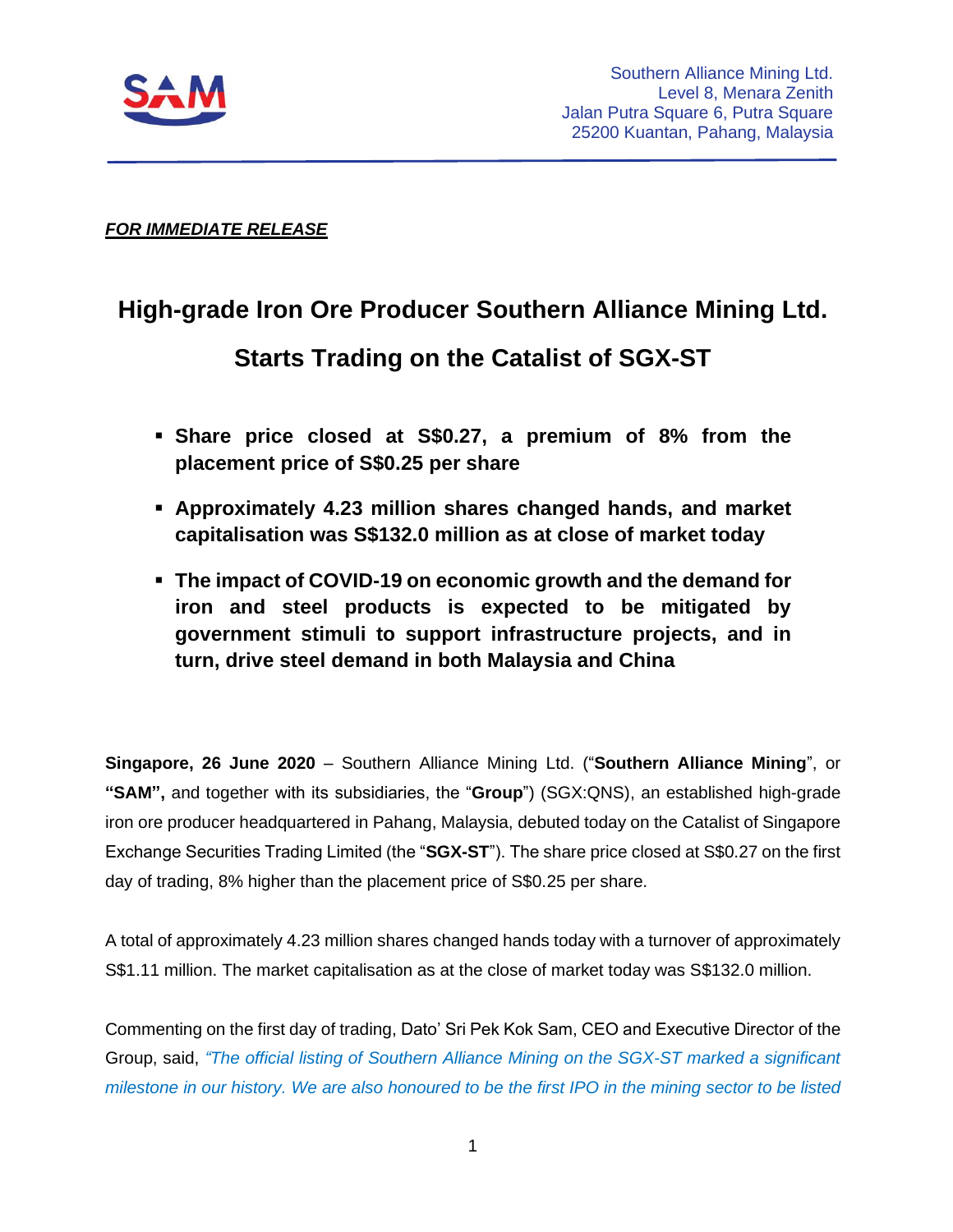

*on the Catalist of SGX-ST in 2020. Despite the weakened market sentiment and the economic uncertainties caused by the COVID-19 pandemic, the response from investors to our share offering has been encouraging. We appreciate our investors for their trust and support, and we look forward to creating value for our shareholders, leveraging on Singapore's sophisticated economic infrastructure and the favourable ecosystem for the iron ore sector."*

Dato' Teh Teck Tee, Non-Executive Non-Independent Chairman of the Group, added, *"Since the operation at our Chaah Mine started in 2008, we experienced the ups and downs in both the iron ore and the oil & gas markets, and it proved the value of having a unique product mix that brings us diversified revenue streams and market opportunities in two industry sectors. We hope that our elevated identity as a public-listed company will enhance our customers' trust in Southern Alliance Mining, as we continue to supply high grade iron ore products to meet our customers' demand."*

Southern Alliance Mining received strong interest from investors and raised gross proceeds of S\$19.0 million. The IPO is priced at approximately 6.13 times price-to-earnings based on the Group's audited profit before tax for the financial year ended 31 July 2019 ("**FY2019**"), which excludes a one-off tax credit in FY2019.

As at 31 October 2019, the total Ore Reserves for the Group's primary operating site, the Chaah Mine, was 6.1 million tonnes at 51.2% Fe. In addition to the Chaah Mine, the Group has also been granted the right to carry out exploration and mining operations at three potential iron ore assets located in Johor, Malaysia ("**Exploration Assets**"). With the proceeds raised from the IPO, the Group plans to conduct further exploration work at the Chaah Mine to define extensions to the existing Mineral Resources and Ore Reserves and to commence exploration work for mineral deposits at the Exploration Assets. The IPO proceeds will also be used in the investment in mining equipment and infrastructure, and its expansion through potential acquisitions, joint ventures, strategic alliances and/or development of new mines.

**-** The End -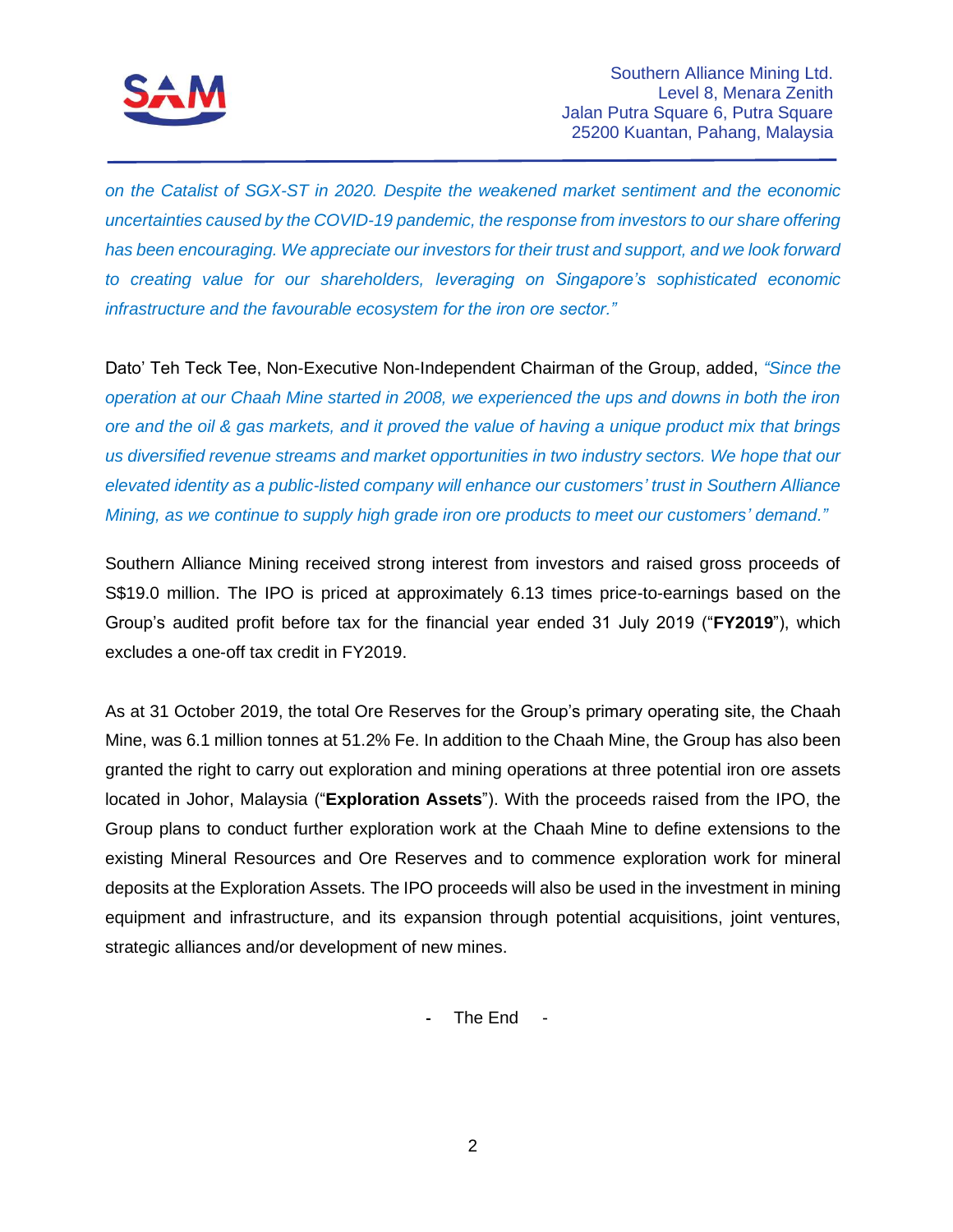

#### **About Southern Alliance Mining Ltd.**

Southern Alliance Mining Ltd. (the "**Company**" and together with its subsidiaries, the "**Group**") is an established producer of high-grade iron ore products in Malaysia, and is listed on the Catalist of Singapore Exchange on 26 June, 2020 (SGX:QNS). Headquartered in Pahang, Malaysia, the Group is principally involved in the exploration, mining and processing of iron ore for subsequent sale. The Group sells (i) iron ore concentrate of low level of impurities with total Fe grade of between 62% to 65% to steel mills and trading companies mainly located in Malaysia and China; and (ii) pipe coating materials that are crushed iron ore with a natural characteristic of a higher density for subsea pipes.

\_\_\_\_\_\_\_\_\_\_\_\_\_\_\_\_\_\_\_\_\_\_\_\_\_\_\_\_\_\_\_\_\_\_\_\_\_\_\_\_\_\_\_\_\_\_\_\_\_\_\_\_\_\_\_\_\_\_\_\_\_\_\_\_\_\_\_\_\_\_\_\_\_\_\_\_

The Group's primary mining asset, the Chaah Mine, is an open mine pit consisting of two (2) mining leases and covering an aggregate area of 225.7 hectares. The Chaah Mine is strategically located near existing road networks to ports. The Group's established supporting infrastructure and facilities consist of four (4) fixed crushing plants, two (2) lines of mobile crushers and two (2) beneficiation plants both capable of operating on a 24-hour shift. The Group has an approximate monthly production capacity of 60,000 tonnes of iron ore concentrates (not including pipe coating materials).

In addition to the Chaah Mine, the Group has also been granted the right to carry out exploration and mining operations at three (3) potential iron ore mines located in Johor, Malaysia ("**Exploration Assets**"). The Group plans to undertake formalised exploration activities at the Exploration Assets to identify mineral deposits for further business growth.

\_\_\_\_\_\_\_\_\_\_\_\_\_\_\_\_\_\_\_\_\_\_\_\_\_\_\_\_\_\_\_\_\_\_\_\_\_\_\_\_\_\_\_\_\_\_\_\_\_\_\_\_\_\_\_\_\_\_\_\_\_\_\_\_\_\_\_\_\_\_\_\_\_\_\_\_

**Issued for and on behalf of Southern Alliance Mining Ltd. By Financial PR Pte. Ltd.** 

**For more information, please contact:**

#### **Romil SINGH / Reyna MEI**

[romil@financialpr.com.sg](mailto:romil@financialpr.com.sg) / [reyna@financialpr.com.sg](mailto:reyna@financialpr.com.sg) Tel: (65) 6438 2990, Fax: (65) 6438 0064

*Southern Alliance Mining Ltd. (the "Company") was listed on Catalist of the Singapore Exchange Securities Trading Limited (the "SGX-ST") on 26 June 2020. The initial public offering of the Company was sponsored by PrimePartners Corporate Finance Pte. Ltd. (the "Sponsor").*

\_\_\_\_\_\_\_\_\_\_\_\_\_\_\_\_\_\_\_\_\_\_\_\_\_\_\_\_\_\_\_\_\_\_\_\_\_\_\_\_\_\_\_\_\_\_\_\_\_\_\_\_\_\_\_\_\_\_\_\_\_\_\_\_\_\_\_\_\_\_\_\_\_\_\_\_